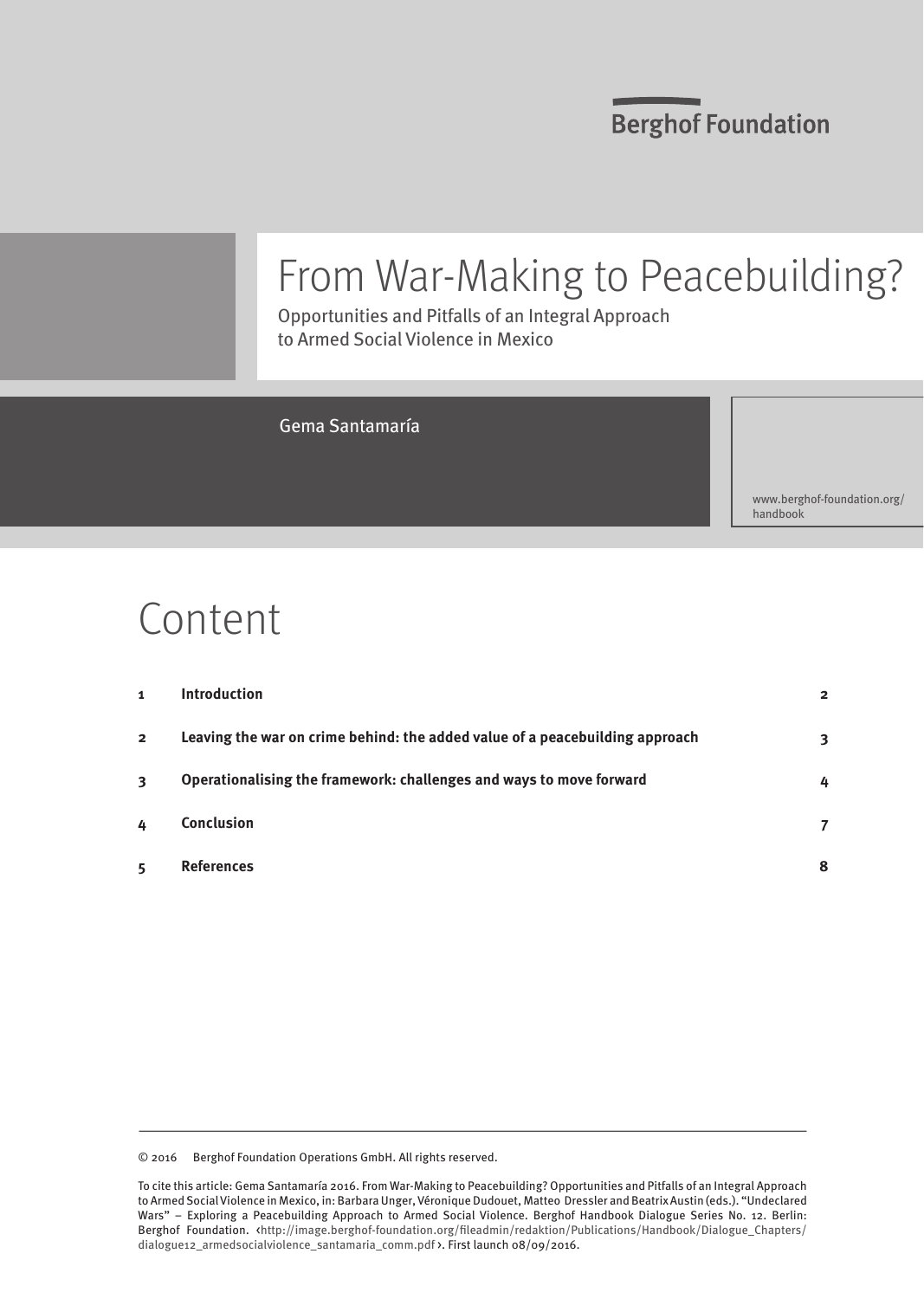## <span id="page-1-0"></span>1 Introduction

The essay by Bernardo Arévalo de León and Ana Glenda Tager constitutes an important and welcome contribution to a much-needed dialogue on alternative ways to address non-conventional armed violence in Latin America. It offers a critical reference point to move away from the militarised and repressive strategies that have been privileged by most Latin American countries, towards an integral approach that aims to create the necessary conditions to build peace in a feasible and sustainable manner (Arévalo de León/Tager 2016, 20-21). The following response is based on my own research dealing with the sociological and historical underpinnings of armed social violence in Mexico and Central America. It also builds on my experience as a practitioner working within a citizen security framework geared towards the adoption of more integral and sustainable approaches to violence in Latin America.

In this response I argue that the peacebuilding approach suggested by Arévalo de León and Tager provides a valuable framework to think about the pertinence of adopting holistic, multi-sectoral, and participatory approaches to address the root causes of armed social violence. It represents a step up from a citizen security perspective that tends to focus on protecting individuals and their communities from violence and crime, rather than on the means to rebuild the social and institutional fabric of communities impacted by non-conventional armed violence. However, I argue that this approach is limited in terms of its capacity to provide a working roadmap to operationalise and strategise these ideas on the ground. This limitation may be both necessary and intrinsic to a peacebuilding approach that seeks to be context-specific – as opposed to generic – and that envisions itself as the end result of a participatory and dialogic process amongst different actors on the ground. It is, nonetheless, a limitation that may hinder this approach's ability to move from the theoretical to the practical, i.e. the operational level.

The operationalisation of this framework could involve delineating, as such, the different practical scenarios that can either increase or undermine this approach's viability. For instance, are some violent actors more prone than others to engage in the inclusive and participatory model envisioned by this framework? Does it depend on their level of organisation or on the character of their relationship with given communities? What are the different stages of implementation that may help us strategise this approach in a more effective manner?

Informed by these queries and based primarily on empirical evidence from Mexico, my argument is divided in two sections. In the first section I present evidence regarding the negative effects that repressive and warlike strategies have had on reducing violence and building safer communities. I also discuss Mexico's particular trajectory of state-building and the current levels of criminal co-optation and impunity faced by these country's institutions. In the second section, I argue for the relevance of a peacebuilding approach in contexts where warlike strategies have utterly failed. I then analyse the different challenges that operationalising this framework could face on the ground and call into question the desirability and feasibility of engaging with criminal actors. I refer to three types of challenges for implementing a peacebuilding approach in contemporary Mexico: institutional, social, and organisational.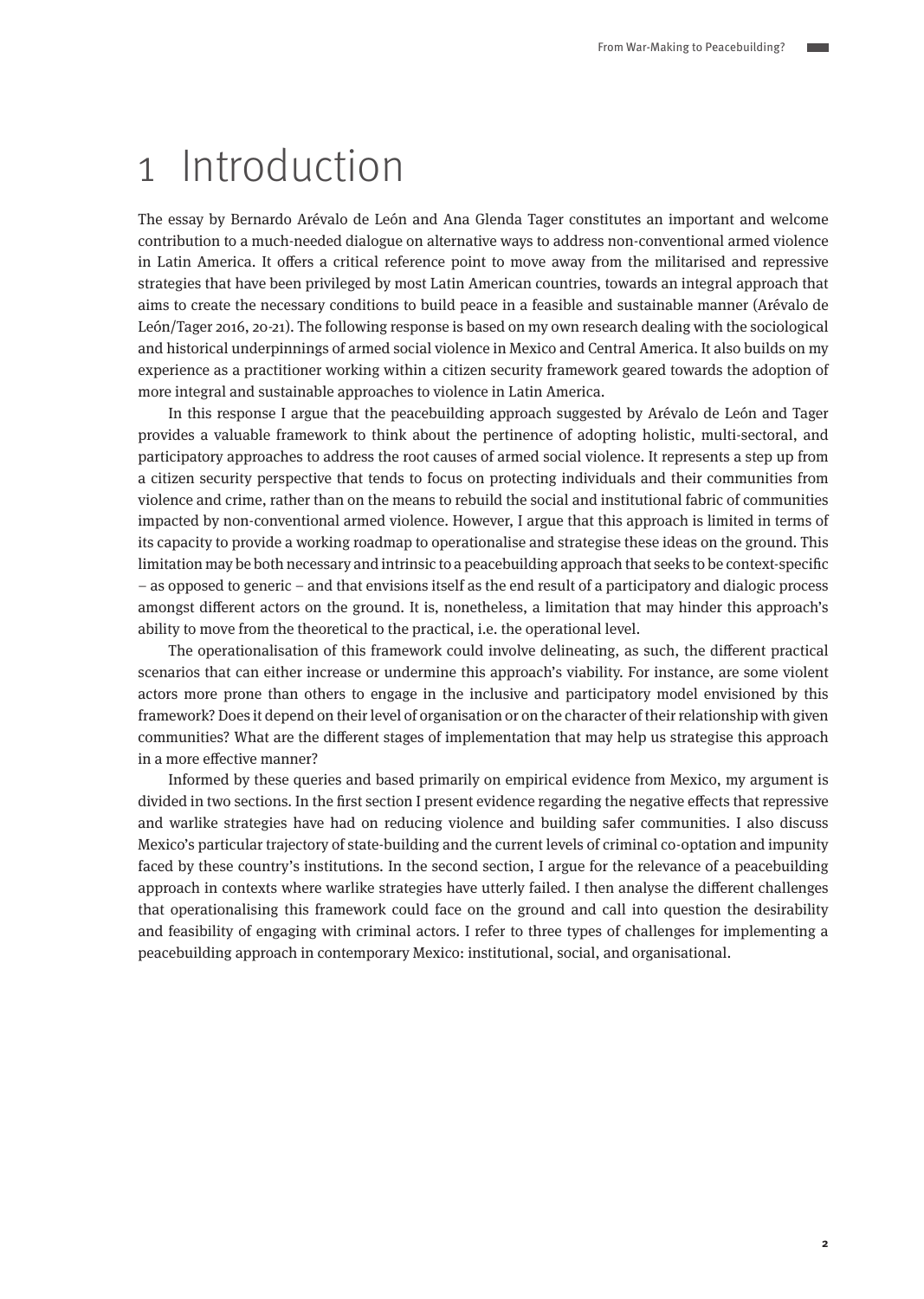# <span id="page-2-0"></span>2 Leaving the war on crime behind: the added value of a peacebuilding approach

At the end of 2006, Mexico's President Felipe Calderón launched a new security strategy to counteract organised crime and drug-trafficking organisations (DTOs). Announced as a "war on drugs" and a "battle against criminals", the strategy consisted mainly of militarised operations, massive incarcerations, and the targeting and neutralisation of DTOs' most important leaders (Guerrero 2012). In fact, Mexico had promoted militarised and repressive strategies to tackle DTOs intermittently since the 1990s. However, the 2006 war on drugs was distinct in at least three regards: it was implemented at a national scale, it was regarded as the government's top priority, and it involved an unprecedented level of participation by the military in public security tasks.

This strategy represented a clear departure from the " $pax$  mafiosa" that had characterised the relationship between Mexican political elites and DTOs from the 1940s onwards. Under this pact, political elites offered DTOs protection and selective enforcement in exchange for payments and the promise of non-violent or less visible criminal behaviour (Snyder/Durán Martínez 2009, 262). This pax mafiosa manifested itself in a subdued criminal structure, as well as in a national homicide rate that remained either stable or declining throughout the twentieth century (Piccato 2002). This arrangement was above all possible due to two factors: the persistence of an undemocratic and highly centralised political system, and the presence of localised DTOs that operated with limited organisational and financial capacities.

The pax mafiosa revealed the structures that political elites developed to deal with illicit armed actors – from DTOs to local thugs and regional caudillos – throughout Mexico's twentieth century (Pansters 2012). Echoing other non-Western trajectories of state-building described in Arévalo de León and Tager's essay, Mexican political elites were not necessarily able nor were they willing to claim the legitimate monopoly of violence. Rather, they dealt with illicit armed actors and their use of violence through a selective, partial and politically motivated application of the law (Müller 2012, 32-34). These dynamics continue to inform the relationship between state actors and non-conventional armed groups in contemporary Mexico. However, as I will explain further, these dynamics operate in what is now a more democratised and decentralised scenario.

By the end of the 1990s, Mexico's increasing democratisation together with DTOs' consolidation and growing influence in the regional drug market undermined the conditions that made the pax mafiosa possible. Political democratisation led to the pluralisation of political competitors and the decentralisation of law enforcement, while Mexican DTOs' economic success increased competition and the incentives to use violence as a means to secure territorial control (Snyder/Durán Martínez 2009). The war on drugs represented the pax mafiosa's final blow as a politically centralised arrangement. It highlighted the central government's decision to control DTOs' presence through direct confrontation, as opposed to the former practice of negotiation or co-optation. It also signalled the adoption of measures aimed at undermining criminal collusion by purging those elements of the police allegedly infiltrated by organised crime. However, criminal collusion was not eradicated. Selective enforcement and corruption on behalf of political actors and security officials remained endemic at the local level. The pax mafiosa now became a decentralised and unstable arrangement brokered by multiple actors.

Under Mexico's current administration, these pluralised paces mafiosae have not withered away. The security strategy promoted by current President Enrique Peña Nieto (2012 to the present) has not changed Mexico's focus on combating organised crime. Despite initial statements that promised to leave the war on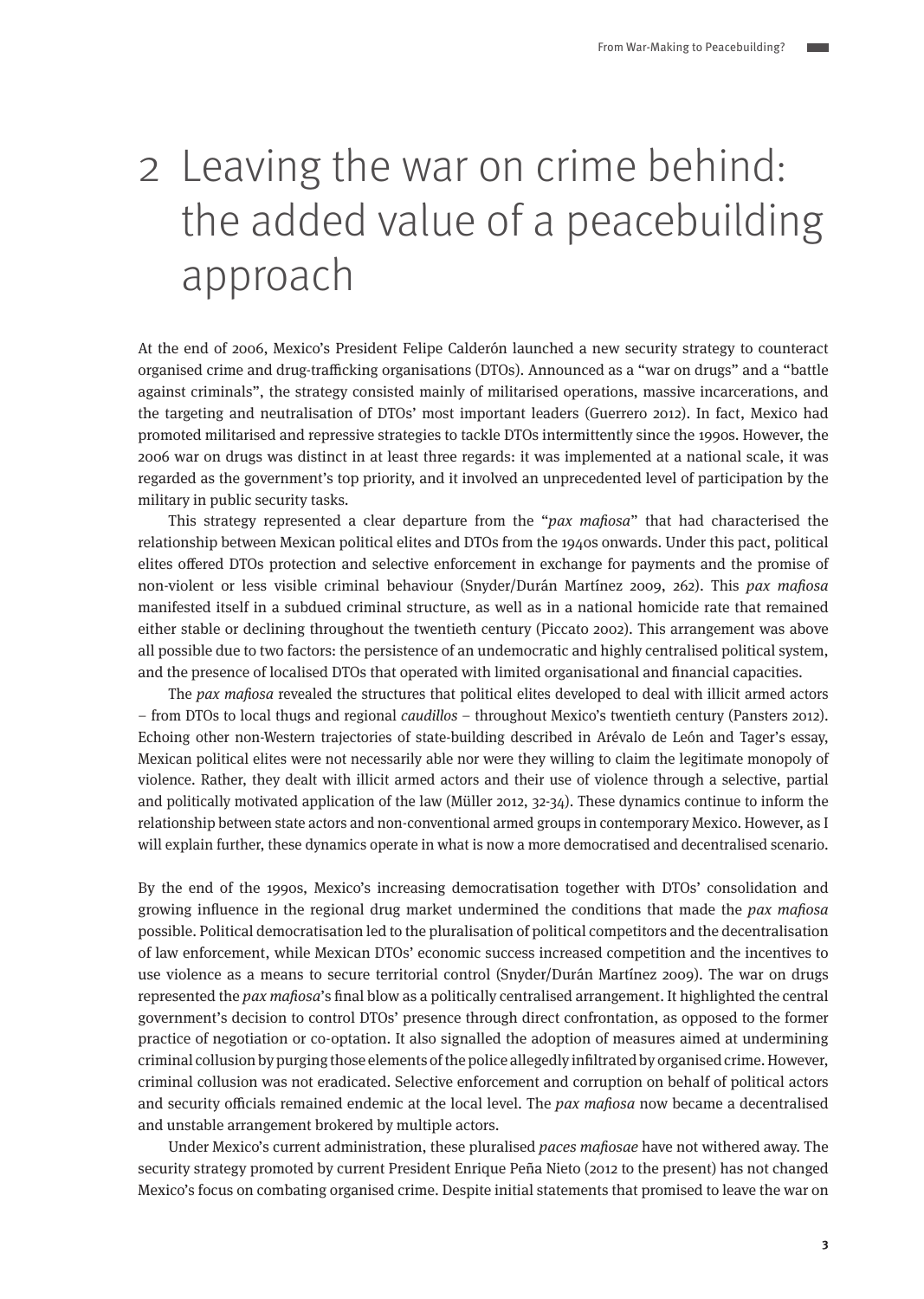<span id="page-3-0"></span>drugs behind, security responses continue to focus on militarised interventions and the neutralisation of DTOs' main leaders. Furthermore, journalists, academics, and civil society organisations have documented the continuing involvement of governors, mayors, police officers, and military personnel in criminal networks (Human Rights Watch 2015; Felbab Brown 2016). Perhaps one the most dramatic examples of criminal collusion was the kidnapping, disappearance and apparent massacre of 43 student protesters on 26 September 2014 in Iguala, a city located in the southern state of Guerrero. Government investigations attributed the incident to a group of municipal police officers working on the orders of the city's mayor, who himself was accused of having links to organised crime. Investigations carried out by journalists as well as by the Interdisciplinary Group of Independent Experts (GIEI) have also documented the negligence and possible participation of the military and of elements of the federal police in the massacre (Hernández/ Fisher 2015; Partlow 2015; GIEI 2016).

The war on drugs translated into political abuse, forced displacements and human rights violations (Rubio/Pérez Vázquez 2016; Magaloni/Magaloni 2016). National homicide rates more than doubled between 2007 and 2011, while crimes such as extortion, kidnapping and forced disappearances intensified significantly (INEGI 2015). The targeting of DTOs' leaders led to the atomisation of criminal organisations, their geographical diffusion, and the emergence of more volatile and predatory groups that responded to the war by escalating violence. On the part of local communities, insecurity levels contributed to the legitimisation of self-defence forces and other forms of vigilantism such as lynchings (Santamaría 2014; Schedler 2015, 214). Distrust and intra-community tensions thrived under a strategy that depicted insecurity and violence as issues that had to be fought as a battle between 'us' and 'them'.

# 3 Operationalising the framework: challenges and ways to move forward

It is against this evidence that the pertinence and urgency of adopting a peacebuilding approach become apparent. A peacebuilding approach promotes integral, participatory, context-specific, and multi-sectoral policies. It is understood as a process that can enable the development of social and political capacities for viable and sustainable peace (Arévalo de León/Tager 2016, 16). The notion of peacebuilding moves from an emphasis on the neutralisation of criminal organisations to the adoption of long-term strategies to rebuild the social and institutional fabric of communities ridden by armed social violence. In other words, rather than focusing on the containment of violence, it underscores the importance of transforming the conditions that render violence viable and legitimate amongst different actors.

However, when analysed in light of Mexico's institutional and political dynamics, the peacebuilding approach described by the authors presents a number of operational challenges, which are laid out in the following paragraphs.

#### **Counterting criminal collusion and impunity with transparency and accountability**

One such challenge originates in the persistence of *paces mafiosae* that promote both criminal collusion and impunity. The existence of these arrangements calls for the identification of political actors and public officials willing and able to increase accountability and transparency. Furthermore, it demands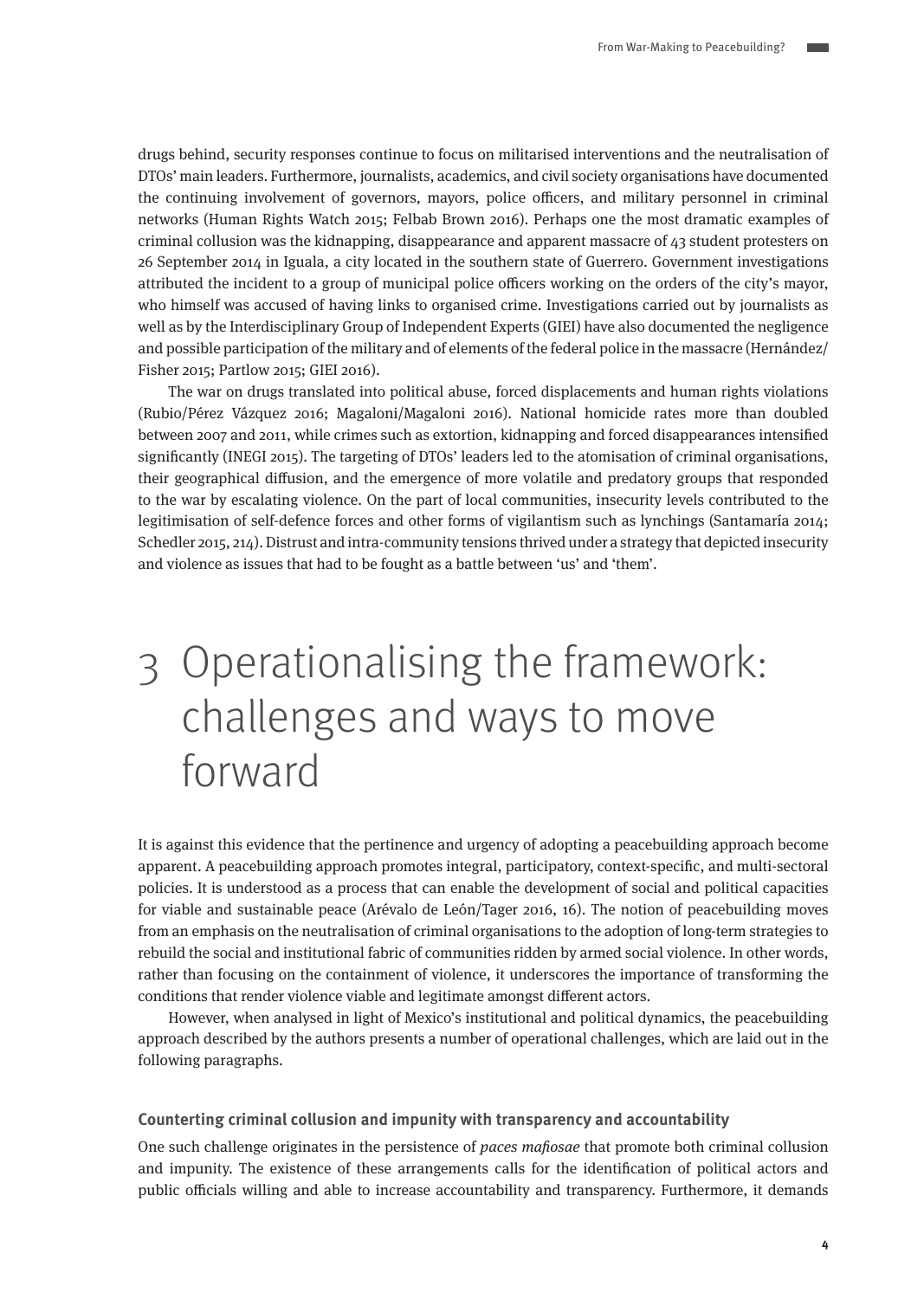context-specific regulatory frameworks that can serve to gradually transform the relationship between state, communities, and criminal actors. By regulatory frameworks I mean the adoption of certain codes of conduct and procedures amongst stakeholders, based on the identification of common goals and expectations that are also verifiable and independently auditable below the level of formal laws. Examples of such common goals could include lowering levels of violence, participating in disarmament campaigns, engaging in public forms of dialogue, and moving away from repressive forms of policing such as mass arrests and unreasonable searches.

One could argue that this is precisely the type of gradual transformation that a peacebuilding approach seeks to bring about. However, I would claim that this transformation constitutes a precondition for, rather than the outcome of, the operationalisation of this framework. The following discussion should illustrate my point.

Arévalo de León and Tager point to the creation of unofficial or informal communication channels to engage with violent actors and enhance dialogue and understanding. The authors also establish that "legal frameworks can make constructive engagement difficult or impossible". That is, legal frameworks may prevent state representatives or civil society actors from engaging in dialogue with violent groups involved in criminal activities (Arévalo de León/Tager 2016, 21). However, in contexts where paces mafiosae have persisted for long periods of time, the key problem is not legality as an impediment to engaging criminal actors. The problem is the partial and politicised application of the law and the way impunity and corruption facilitate the existence of state protection rackets. In this scenario, promoting informal and unofficial points of communication may contribute to the undermining of the rule of law. It may also deepen the perception – already prevalent in Mexico – that the state is unable or unwilling to control and punish crime (Zechmeister 2014, 77-88).

No doubt, fostering dialogue and agreements between violent actors, public officials, and local communities is a necessary and integral step to address armed social violence. But the peacebuilding approach should first ensure that such dialogue can take place in a transparent and accountable way. In fact, overcoming strict limitations to establish contact with criminal actors does not necessarily require action outside the law. Rather, it demands the development of context-specific regulatory frameworks that are both endorsed and fulfilled by public officials, violent actors, and local communities. In other words, rather than informal and secretive contacts with criminal groups, a peacebuilding process should build upon public and widely disseminated regulatory frameworks that can contribute to the transparency and legitimacy of the process.

#### **Working with public perceptions and changing codes of conduct**

Another operational challenge to the peacebuilding approach, particularly to the creation of communication channels with local communities, pertains to the impact that criminalisation discourses have had in public perceptions of violence and crime. In contexts of high levels of violence in which warlike strategies have promoted an 'us' versus 'them' discourse, citizens tend to perceive criminals as actors who need to be severely punished and perhaps even eradicated from society (Schedler 2015; Basombrío/Dammert 2013). In Mexico and the countries of the northern triangle of Central America, anti-drug policies and zerotolerance measures have served to normalise the idea that engaging with criminal actors requires harsher punishments, including torture and extra-legal uses of violence (Cruz 2011; Magaloni/Magaloni 2016). In this sense, the key challenge is again not the rigidity of the law and its application, be it in the form of rules precluding communication with criminal actors or in the form of strict processes of investigation and conviction. Rather, it pertains to the existence of deep-seated public perceptions and attitudes that support confrontation and extra-legal forms of punishment over strategies of dialogue and negotiation.

In light of this challenge, a peacebuilding approach needs to address mechanisms aimed at increasing the feasibility and legitimacy of engaging with non-conventional armed actors. As suggested by Arévalo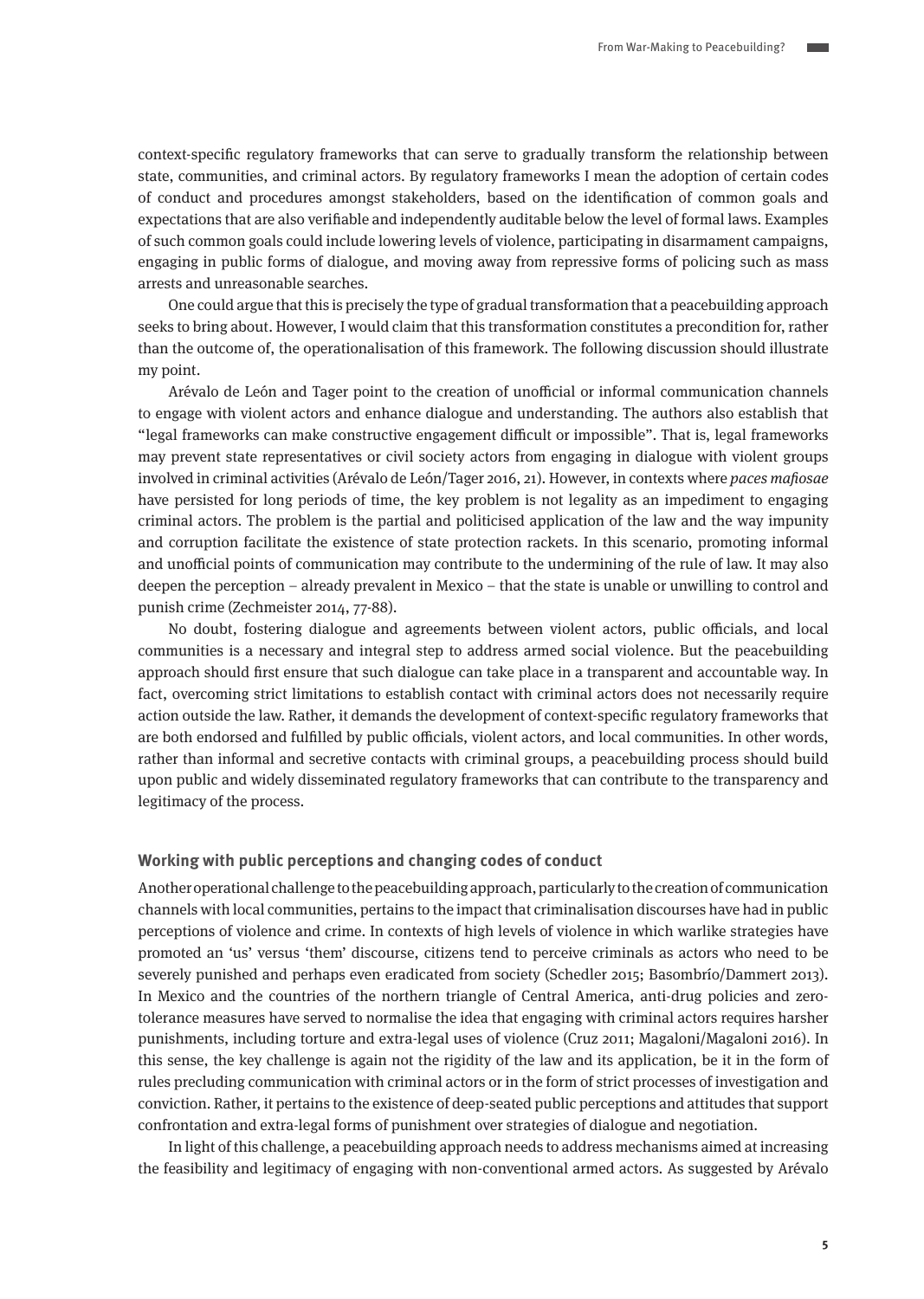de León and Tager, identifying individuals or collective institutions with the experience and capacity to facilitate this process is crucial. Trained mediators can contribute to changing a community's perceptions on how to respond to violence and to ensuring the commitment of armed social actors to a minimum set of rules. However, one aspect overlooked by the authors is how this mediating process can be disrupted, or rejected outright, by the organisational nature of armed social groups and by the activities they see as central to their subsistence (Planta/Dudouet 2015; Cockayne 2013). Three factors are worth discussing here:

- $\equiv$  Is the use of violence instrumental to, or vital for, their criminal activities?
- $\equiv$  Is the relationship between these armed actors and the community mostly predatory and extractive or does it present some form of patronage?
- $\equiv$  Finally, is the organisation of armed actors cohesive, stable and hierarchical or is it fragmented and unstable?

Mexico is characterised by several expressions of armed social violence. These include DTOs, but also selfdefence forces and criminal youth gangs (Santamaría 2014). These armed groups are organised differently and vary in their aims and in the relationship they develop with local communities. I will focus on DTOs as they continue to play a prominent role in Mexico's confrontation with armed social violence (Shirk at al. 2014, 24). DTOs have in general become more predatory and their organisation has lost stability in the wake of an ongoing targeting and neutralisation of high-level leaders (Felbab-Brown 2016, 80; Mendoza Rockwell 2012). In addition, competition and internal fragmentation have helped to undermine networks of patronage and protection that existed between DTOs and local communities. These networks enabled the existence of certain codes of conduct that prevented the use of predatory forms of violence within these localities. Furthermore, DTOs have diversified and expanded their criminal activities – from production and transhipment of drugs to kidnappings, extortion, and human trafficking. This diversification has made the use of violence a central element for these organisations' subsistence, rather than a mere instrument of intimidation and territorial control.

The operationalisation of a peacebuilding approach needs to take these recent shifts into account and identify rather granularly which organisations would be more likely to engage in a process of dialogue. Evidence suggests that DTOs such as the Sinaloa cartel have traditionally opted for networks of patronage over predatory tactics, whereas groups such as Los Zetas and Los Caballeros Templarios (Knights Templar) rely more heavily on extractive criminal activities as well as on the use of overt forms of violence (Santamaría 2014). Engaging criminal actors who depend on the use of violence for their survival poses operational challenges that may be extremely difficult to overcome. More so, focusing on violence reduction as the preferable measurable outcome of a process of dialogue may in fact create pervasive incentives for these armed groups to 'hide violence'. Regional experiences such as the pacts brokered with armed groups in Colombia at different periods of time and the more recent truce between gangs in El Salvador have centred on the aim of reducing violence. In both contexts, armed groups have tended to reduce the visibility of violence by hiding or disappearing bodies rather than by actually committing to cease aggression (Cruz/ Durán Martínez 2016). These examples should serve as a cautionary reminder of why a peacebuilding approach needs to go beyond the containment of violence and incorporate, early on, a regulatory framework that facilitates accountability on behalf of all actors involved.

#### **Finding robust interlocutors among armed social groups**

Lastly, the cohesiveness and stability of armed social groups are central to determining the viability of a long-term process of dialogue and engagement. The structure of Mexican DTOs has, in general, become more volatile and fluid. The government's partial success in dismantling DTOs has increased internal rotations and has thus undermined hierarchical stability. The experience of El Salvador illustrates why stability matters. In order for the truce to work, gangs had to demonstrate cohesiveness and their leadership had to have the strength and legitimacy needed to enforce an agreement amongst gang members (Cruz/ Durán Martínez 2016, 10-11). This poses an apparent paradox: in order for a process of engagement to work, we may require the existence of armed social groups with strong leadership and solid structures. However,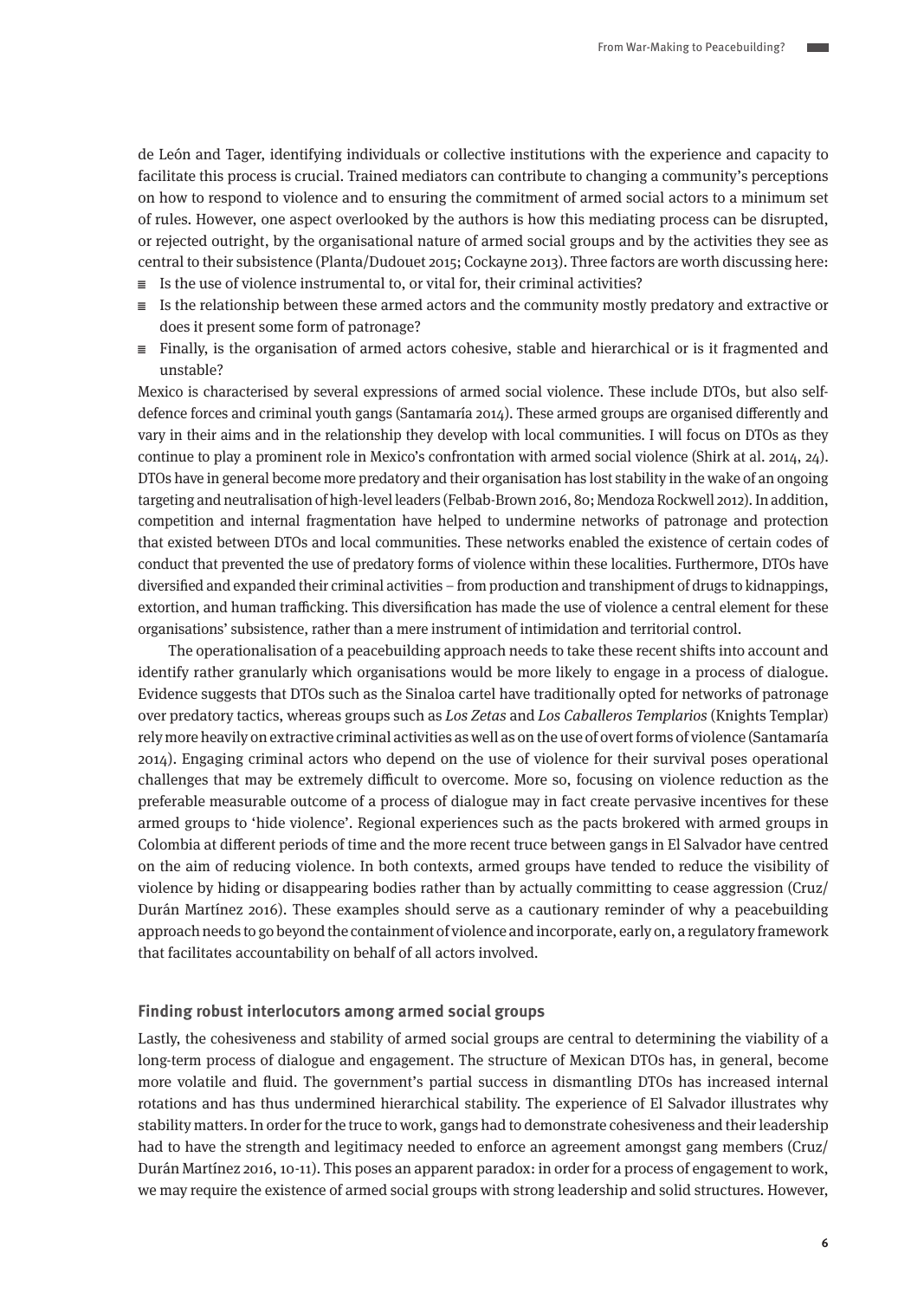<span id="page-6-0"></span>if these groups have strong organisational capacities, what makes a process of peacebuilding appealing and feasible in the first place?

In the case of Mexico, peacebuilding practitioners would need to work with those armed groups that show greater cohesiveness and organisational stability. In order to determine their willingness to participate in a process of dialogue, a pivotal factor may be the extent to which such groups maintain a less predatory and more protective relationship with given communities. This would guarantee a certain level of commitment and could bring to the table non-material benefits, such as the integrity and stability of the community and the restitution of codes of conduct that serve to prevent the escalation of violence. Put differently, in order to operationalise a peacebuilding approach, we need to take into account the very level of embeddedness of actors engaged in armed social violence.

## 4 Conclusion

In this response, I have delineated the negative consequences that warlike strategies on violence have had in contemporary Mexico. I have, furthermore, argued for the pertinence of adopting a peacebuilding approach, as presented by Arévalo de León and Tager. At the same time, I have also argued that, in order for this approach to be effective, we need to think more carefully about some of the challenges to its operationalisation. From the viewpoint of state institutions, we need to promote context-specific regulatory frameworks that shield a peacebuilding approach from feeding into paces mafiosae that have traditionally regulated the relationship between DTOs and the Mexican state. From a social perspective, its operationalisation demands the gradual transformation of public attitudes and perceptions of crime in order to help legitimise a peacebuilding approach in communities divided by warlike responses to violence. Lastly, with regard to armed social groups, we need to analyse and profile their organisational capacities and cohesiveness as well as their reliance on predatory activities.

As desirable as a peacebuilding approach may be as a matter of principle, its successful implementation will depend on the development of a working roadmap that operationalises it on the ground. This roadmap can be context-specific, but it should also offer some generalisable observations as to how a peacebuilding approach can become more viable and sustainable.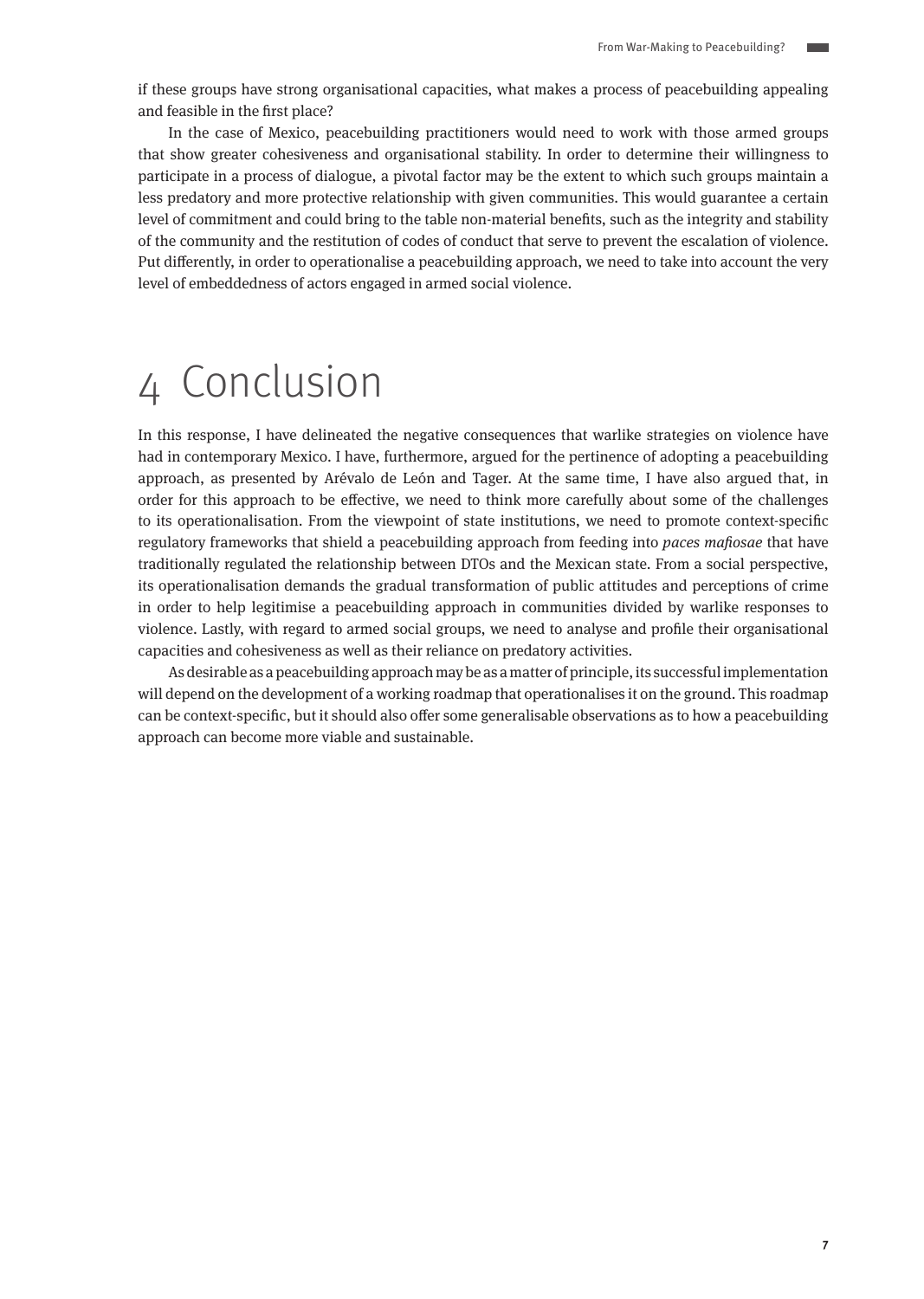## 5 References

#### **Arévalo de León, Bernardo & Ana Glenda**

- **Tager** 2016. Armed Social Violence and Peacebuilding: Towards an Operational Approach, in: Barbara Unger, Véronique Dudouet, Matteo Dressler and Beatrix Austin (eds.). "Undeclared Wars" – Exploring a Peacebuilding Approach to Armed Social Violence. Berghof Handbook Dialogue Series No. 12. Berlin: Berghof Foundation. Available at [www.berghof](http://www.berghof-foundation.org/fileadmin/redaktion/Publications/Handbook/Dialogue_Chapters/dialogue12_ArevalodeLeonTager_lead.pdf)[foundation.org/fileadmin/redaktion/](http://www.berghof-foundation.org/fileadmin/redaktion/Publications/Handbook/Dialogue_Chapters/dialogue12_ArevalodeLeonTager_lead.pdf) [Publications/Handbook/Dialogue\\_Chapters/](http://www.berghof-foundation.org/fileadmin/redaktion/Publications/Handbook/Dialogue_Chapters/dialogue12_ArevalodeLeonTager_lead.pdf) [dialogue12\\_ArevalodeLeonTager\\_lead.pdf](http://www.berghof-foundation.org/fileadmin/redaktion/Publications/Handbook/Dialogue_Chapters/dialogue12_ArevalodeLeonTager_lead.pdf).
- **Basombrío, Carlos & Lucía Dammert** 2013. Seguridad y Populismo Punitivo en América Latina. Washington D.C: Woodrow Wilson Center. Available at [www.](http://www.wilsoncenter.org/publication/seguridad-y-populismo-punitivo-en-america-latina) [wilsoncenter.org/publication/seguridad](http://www.wilsoncenter.org/publication/seguridad-y-populismo-punitivo-en-america-latina)[y-populismo-punitivo-en-america-latina](http://www.wilsoncenter.org/publication/seguridad-y-populismo-punitivo-en-america-latina).
- **Cockayne, James** 2013. Strengthening Mediation to Deal with Criminal Agendas, in: Oslo Forum Papers No. 2. Geneva: Center for Humanitarian Dialogue. Available at [www.hdcentre.org/uploads/](http://www.hdcentre.org/uploads/tx_news/Strengthening-mediation-to-deal-with-criminal-agendas.pdf) [tx\\_news/Strengthening-mediation-to](http://www.hdcentre.org/uploads/tx_news/Strengthening-mediation-to-deal-with-criminal-agendas.pdf)[deal-with-criminal-agendas.pdf.](http://www.hdcentre.org/uploads/tx_news/Strengthening-mediation-to-deal-with-criminal-agendas.pdf)
- **Cruz, José Miguel** 2011.Criminal Violence and Democratization in Central America: The Survival of the Violent State, in: Latin American Politics and Society, 53, 4, 1-33.
- **Cruz, José Miguel & Angélica Durán Martínez** 2016. Hiding Violence to Deal with the State: Criminal Pacts in El Salvador and Medellin, in: Journal of Peace Research, 53, 2, 197-210.
- **Felbab Brown, Vanda** 2016. Cuidado: The Inescapable Necessity of Better Law Enforcement in Mexico, in: After the Drug Wars, Report of the LSE Expert Group on the Economics of Drug Policy. London: London School of Economics, 79-88. Available at: [www.brookings.edu/](http://www.brookings.edu/research/papers/2016/02/24-better-law-enforcement-mexico-felbabbrown) [research/papers/2016/02/24-better](http://www.brookings.edu/research/papers/2016/02/24-better-law-enforcement-mexico-felbabbrown)[law-enforcement-mexico-felbabbrown.](http://www.brookings.edu/research/papers/2016/02/24-better-law-enforcement-mexico-felbabbrown)

**Grupo Interdisciplinario de Expertos Independientes (GIEI)** 2016. Informe Ayotzinapa II. Avances y Nuevas Conclusiones

sobre la Investigación, Búsqueda y Atención a las Víctimas. Available at: [www.](http://www.oas.org/en/iachr/activities/giei.asp) [oas.org/en/iachr/activities/giei.asp](http://www.oas.org/en/iachr/activities/giei.asp).

- **Guerrero, Eduardo** 2012. La Estrategia Fallida, in: Nexos, 01.12.2012. Available at [www.nexos.com.mx/?p=15083](http://www.nexos.com.mx/?p=15083).
- **Hernández, Anabel & Steve Fisher** 2015. Ayotzinapa: Inocultable la Participación Militar, in: Proceso, 05.09.2015. Available at [www.proceso.com.mx/414637/ayotzinapa](http://www.proceso.com.mx/414637/ayotzinapa-inocultable-la-participacion-militar)[inocultable-la-participacion-militar.](http://www.proceso.com.mx/414637/ayotzinapa-inocultable-la-participacion-militar)
- **Human Rights Watch** 2015. World Report 2015: Mexico Events of 2014. New York City: Human Right Watch. Available at [www.hrw.org/](http://www.hrw.org/world-report/2015/country-chapters/mexico) [world-report/2015/country-chapters/mexico](http://www.hrw.org/world-report/2015/country-chapters/mexico).
- **Instituto Nacional de Estadística y Geografía (INEGI)** 2015. Encuesta Nacional de Victimización y Percepción de Seguridad Pública. Available at [www.inegi.org.](http://www.inegi.org.mx/saladeprensa/boletines/2015/especiales/especiales2015_09_7.pdf) [mx/saladeprensa/boletines/2015/](http://www.inegi.org.mx/saladeprensa/boletines/2015/especiales/especiales2015_09_7.pdf) [especiales/especiales2015\\_09\\_7.pdf.](http://www.inegi.org.mx/saladeprensa/boletines/2015/especiales/especiales2015_09_7.pdf)
- **Magaloni, Ana Laura & Beatriz Magaloni** 2016. Un Método de Investigación Llamado Tortura, in: Nexos, 01.03.2016. Available at [www.nexos.com.mx/?p=27781.](http://www.nexos.com.mx/?p=27781)
- **Mendoza Rockwell, Natalia** 2012. Microhistoria de la Violencia en Altar, Sonora, in: José Antonio Aguilar (ed.). Las Bases Sociales del Crimen Organizado y la Violencia en México. Mexico: Centro de Investigación y Estudios en Seguridad, 247-272.
- **Müller, Markus-Michael** 2012. Public Security in the Negotiated State: Policing in Latin America and Beyond. New York: Palgrave Macmillan.
- **Pansters, Will G.** (ed.) 2012. Violence, Coercion, and State-Making in Twentieth-Century Mexico: The Other Half of the Centaur. Stanford: Stanford University Press.
- **Partlow, Joshua** 2015. Is Mexico Mishandling Investigation into Disappearance of 43 Students?, in: Washington Post, 08.02. 2015. Available at [https://www.](https://www.washingtonpost.com/world/the_americas/x/2015/02/08/c83b6f38-12c4-498d-997d-cb09b5edea93_story.html) [washingtonpost.com/world/the\\_](https://www.washingtonpost.com/world/the_americas/x/2015/02/08/c83b6f38-12c4-498d-997d-cb09b5edea93_story.html) [americas/x/2015/02/08/c83b6f38-12c4-](https://www.washingtonpost.com/world/the_americas/x/2015/02/08/c83b6f38-12c4-498d-997d-cb09b5edea93_story.html) [498d-997d-cb09b5edea93\\_story.html](https://www.washingtonpost.com/world/the_americas/x/2015/02/08/c83b6f38-12c4-498d-997d-cb09b5edea93_story.html).